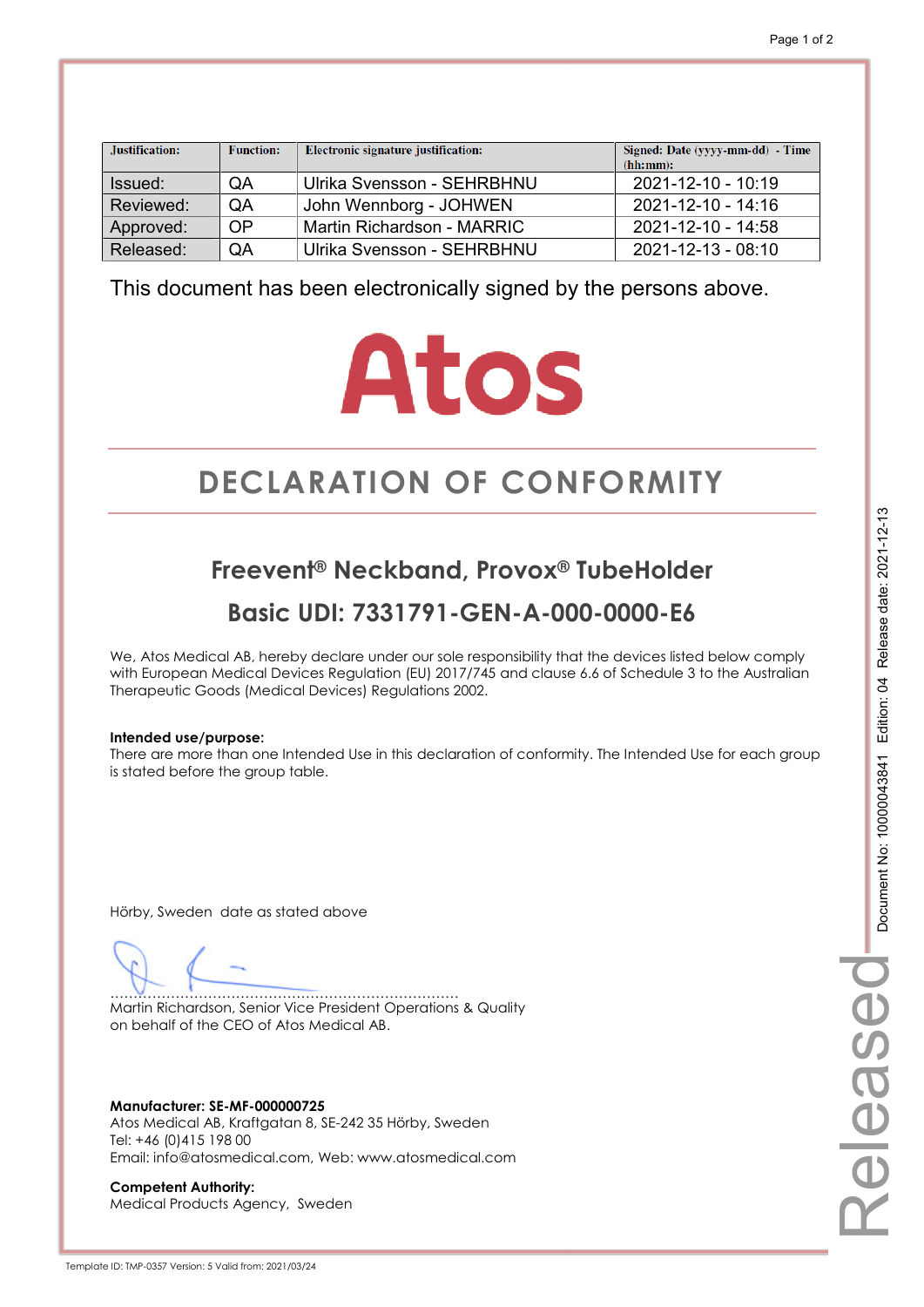## **DECLARATION OF CONFORMITY CONFORMITY 7331791-GEN-A-000-0000-E6 7331791-GEN-A-000-0000-E6**

#### **Intended Use:**

The Freevent Neckbands are used for holding a tube/button in place by wearing it around the neck and connecting the ends of the neckband to the tube/button.

| <b>REF</b> | <b>Name</b>                         | Class | <b>GMDN</b> code |
|------------|-------------------------------------|-------|------------------|
| 1651       | Freevent Neckband, one-piece, small |       | 63438            |
| 1652       | Freevent Neckband, two-piece, small |       | 63438            |
| 1661       | Freevent Neckband, one-piece, large |       | 63438            |
| 1662       | Freevent Neckband, two-piece, large |       | 63438            |
| 1751       | Freevent Neckband, one-piece, small |       | 63438            |
| 1752       | Freevent Neckband, two-piece, small |       | 63438            |
| 1761       | Freevent Neckband, one-piece, large |       | 63438            |
| 1762       | Freevent Neckband, two-piece, large |       | 63438            |

#### **Intended Use:**

The Provox TubeHolder is used for extra support for Provox LaryButton and Provox LaryTube. It goes around the neck of the user and the ends are attached to the "ears" of the LaryTube/LaryButton. The TubeHolder is adjustable in length using a Velcro® connection and allows the user to cut the band to suitable length.

| <b>REF</b> | ame<br>NO.           | A<br><b>UIUSS</b> | A <sub>m</sub><br>code<br>GMDN |
|------------|----------------------|-------------------|--------------------------------|
| 7668       | Provox<br>TubeHolder |                   | 63438                          |

#### **In compliance with Therapeutic Goods (Medical Devices) Regulations 2002**

Each kind of medical device to which the system has been applied complies with the applicable provisions of the essential principles, the classification rules, and the full quality assurance procedures, at each stage, from the design of the device until its final inspection before being supplied.

For standards applied and valid conformity assessment certificates please contact the manufacturer.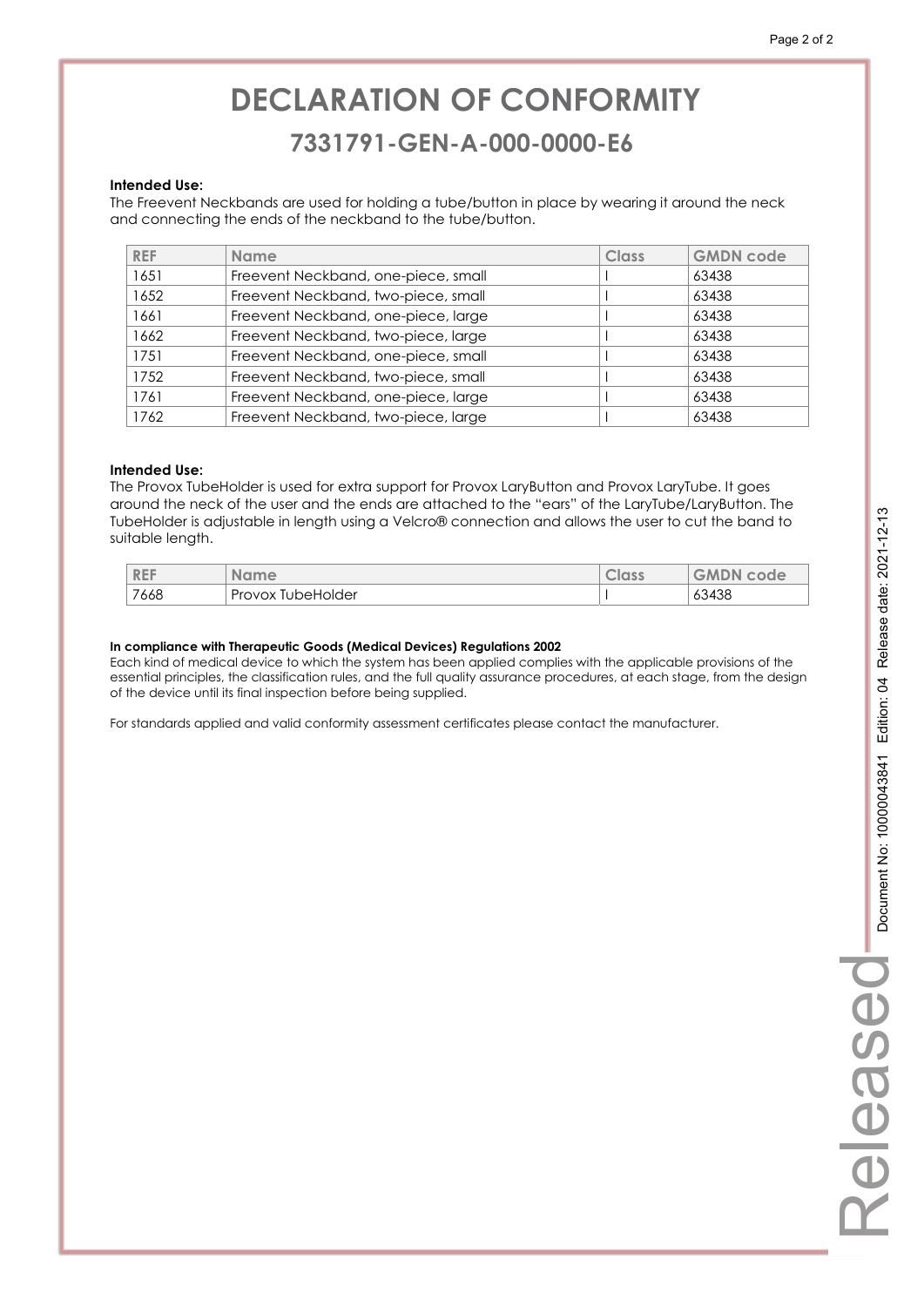| Justification: | <b>Function:</b> | Electronic signature justification: | Signed: Date (yyyy-mm-dd) - Time<br>(hh:mm): |
|----------------|------------------|-------------------------------------|----------------------------------------------|
| Issued:        | QA               | Ulrika Svensson - SEHRBHNU          | 2021-05-19 - 09:06                           |
| Reviewed:      | QA               | John Wennborg - JOHWEN              | 2021-05-19 - 10:41                           |
| Approved:      | OP               | Martin Richardson - MARRIC          | 2021-05-19 - 11:57                           |
| Released:      | QA               | Ulrika Svensson - SEHRBHNU          | 2021-05-19 - 16:53                           |

# **Atos**

# **DECLARATION OF CONFORMITY CONFORMITY**

## **Freevent® TubeBrush, Provox® TubeBrush Basic UDI: 7331791-GEN-A-000-0001-E9**

We, Atos Medical AB, hereby declare under our sole responsibility that the devices listed below comply with European Medical Devices Regulation (EU) 2017/745 and clause 6.6 of Schedule 3 to the Australian Therapeutic Goods (Medical Devices) Regulations 2002.

#### **Intended use/purpose:**

There are more than one Intended Use in this declaration of conformity. The Intended Use for each group is stated before the group table.

Hörby, Sweden date as stated above

………………………………………………………………… Martin Richardson, Senior Vice President Operations & Quality on behalf of the CEO of Atos Medical AB.

**Manufacturer: SE-MF-000000725**  Atos Medical AB, Kraftgatan 8, SE-242 35 Hörby, Sweden Tel: +46 (0)415 198 00 Email: info@atosmedical.com, Web: www.atosmedical.com

**Competent Authority:**  Medical Products Agency, Sweden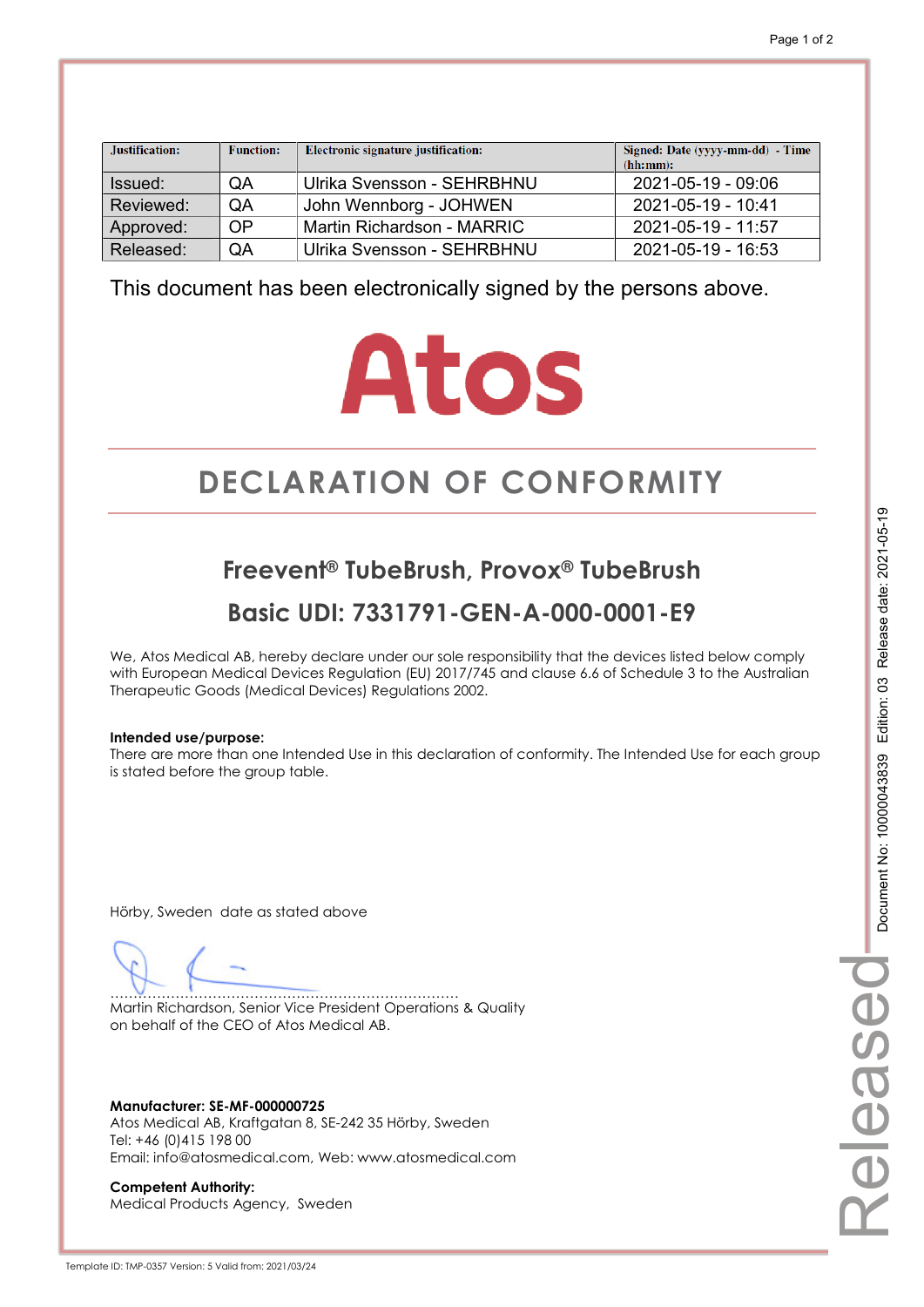### **7331791-GEN-A-000-0001-E9 7331791-GEN-A-000-0001-E9**

#### **Intended Use:**

The Freevent TubeBrush is used for cleaning of tracheostomy tubes ex situ.

| <b>REF</b> | <b>Name</b>                              | Class | <b>GMDN</b> code |
|------------|------------------------------------------|-------|------------------|
| 1205       | Freevent TubeBrush Sz 6                  |       | 34883            |
| 1206       | Freevent TubeBrush Sz 8                  |       | 34883            |
| 1207       | Freevent TubeBrush Sz 10                 |       | 34883            |
| 1208       | Freevent TubeBrush Sz 12                 |       | 34883            |
| 1209       | Freevent TubeBrush Sz 14                 |       | 34883            |
| 1210       | Freevent TubeBrush Set 1x8, 1x10, 1x12mm |       | 34883            |

#### **Intended Use:**

The Provox TubeBrush is used for cleaning of the Provox LaryTube and Provox LaryButton ex situ.

| <b>REF</b> | <b>Name</b>              | Class | <b>GMDN</b> code |
|------------|--------------------------|-------|------------------|
| 7660       | Provox TubeBrush 8 mm    |       | 34883            |
| 7661       | ' Provox TubeBrush 12 mm |       | 34883            |

#### **In compliance with Therapeutic Goods (Medical Devices) Regulations 2002**

Each kind of medical device to which the system has been applied complies with the applicable provisions of the essential principles, the classification rules, and the full quality assurance procedures, at each stage, from the design of the device until its final inspection before being supplied.

For standards applied and valid conformity assessment certificates please contact the manufacturer.

Released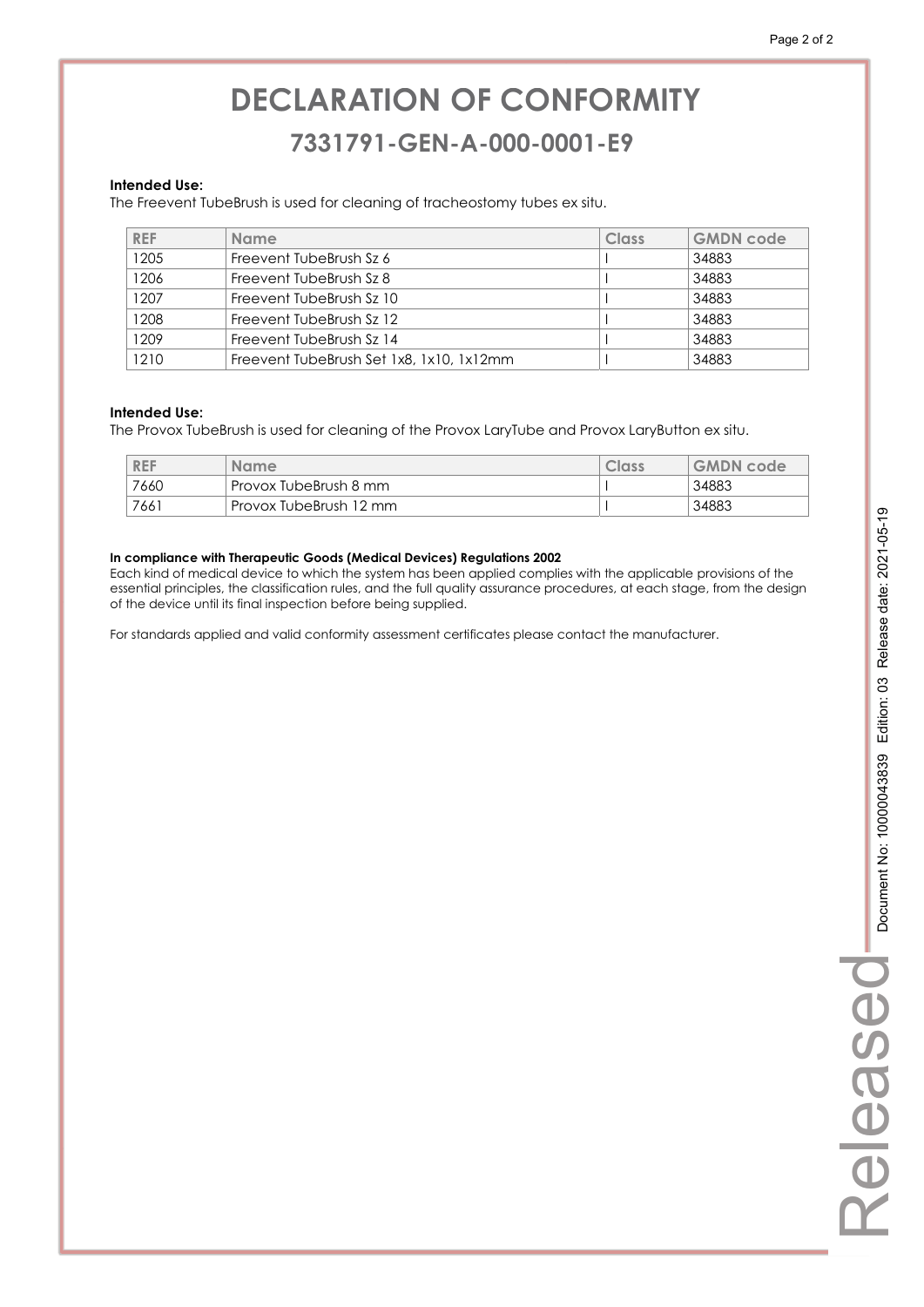| Justification: | <b>Function:</b> | Electronic signature justification: | Signed: Date (yyyy-mm-dd) - Time<br>(hh:mm): |
|----------------|------------------|-------------------------------------|----------------------------------------------|
| Issued:        | QA               | Ulrika Svensson - SEHRBHNU          | 2021-05-19 - 09:07                           |
| Reviewed:      | QA               | John Wennborg - JOHWEN              | 2021-05-19 - 10:42                           |
| Approved:      | OP               | Martin Richardson - MARRIC          | $2021 - 05 - 19 - 11.57$                     |
| Released:      | QA               | Ulrika Svensson - SEHRBHNU          | 2021-05-19 - 16:54                           |

# **Atos**

# **DECLARATION OF CONFORMITY CONFORMITY**

## **Provox® FenestrationPunch**

## **Basic UDI: 7331791-LTU-A-000-0000-JQ**

We, Atos Medical AB, hereby declare under our sole responsibility that the devices listed below comply with European Medical Devices Regulation (EU) 2017/745 and clause 6.6 of Schedule 3 to the Australian Therapeutic Goods (Medical Devices) Regulations 2002.

#### **Intended use/purpose:**

The Fenestration Punch is used for making small fenestrations in a Provox LaryTube at desired locations.

Hörby, Sweden date as stated above

………………………………………………………………… Martin Richardson, Senior Vice President Operations & Quality on behalf of the CEO of Atos Medical AB.

**Manufacturer: SE-MF-000000725**  Atos Medical AB, Kraftgatan 8, SE-242 35 Hörby, Sweden Tel: +46 (0)415 198 00 Email: info@atosmedical.com, Web: www.atosmedical.com

**Competent Authority:**  Medical Products Agency, Sweden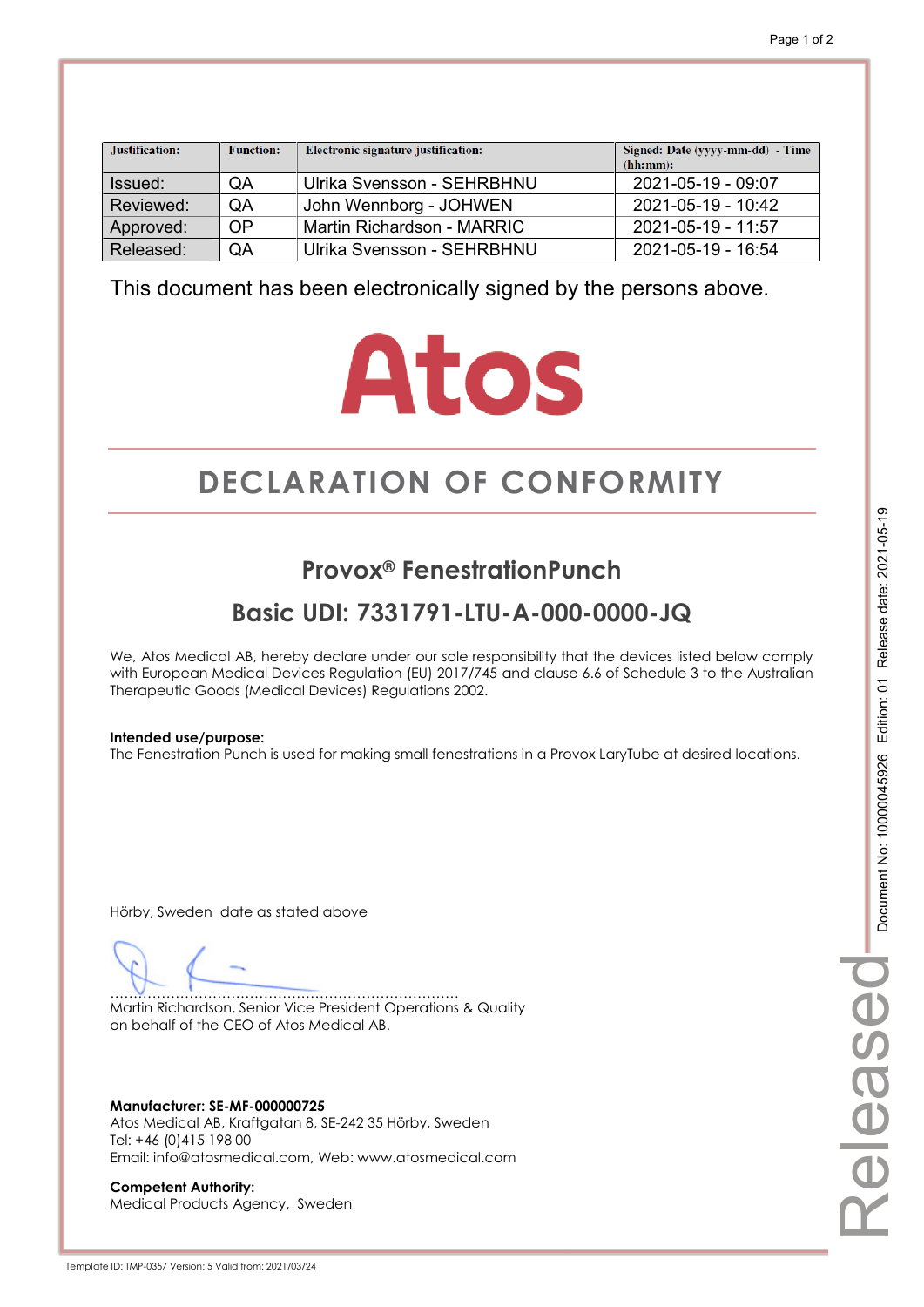### **7331791-LTU-A-000-0000-JQ 7331791-LTU-A-000-0000-JQ**

| <b>REF</b> | <b>Name</b>                   | <b>CIUSS</b> | <b>GMDN</b><br>code |
|------------|-------------------------------|--------------|---------------------|
| 7654       | Provox<br>: FenestrationPunch |              | .3879 <sup>°</sup>  |

#### **In compliance with Therapeutic Goods (Medical Devices) Regulations 2002**

Each kind of medical device to which the system has been applied complies with the applicable provisions of the essential principles, the classification rules, and the full quality assurance procedures, at each stage, from the design of the device until its final inspection before being supplied.

For standards applied and valid conformity assessment certificates please contact the manufacturer.

L.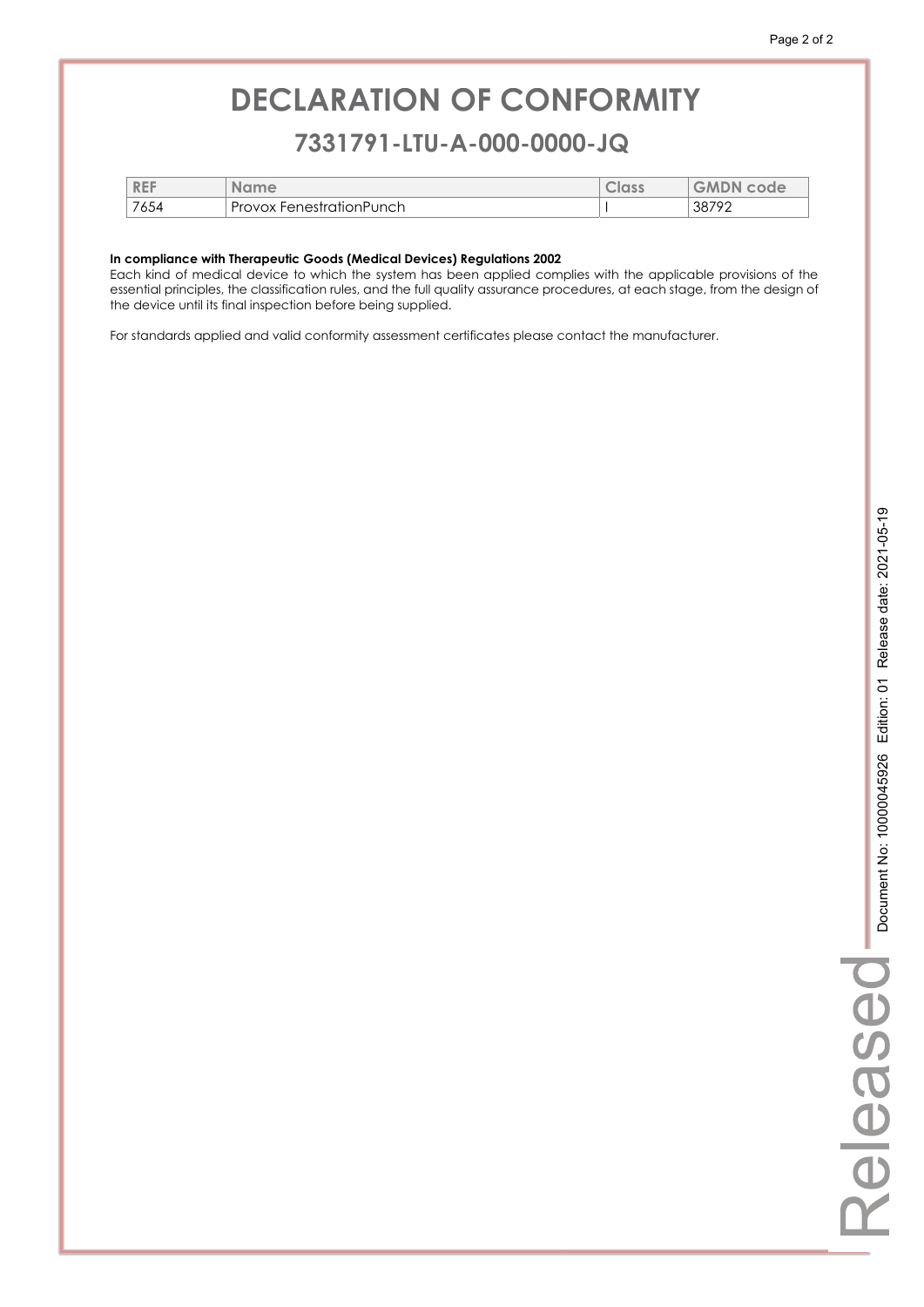

*Document title*  Declaration of Conformity

| Justification: | <b>Function:</b> | Electronic signature justification: | Signed: Date (yyyy-mm-dd) - Time<br>(hh:mm): |
|----------------|------------------|-------------------------------------|----------------------------------------------|
| Issued:        | QA               | Ulrika Svensson - SEHRBHNU          | 2022-02-11 - 07:29                           |
| Reviewed:      | <b>OA</b>        | John Wennborg - JOHWEN              | 2022-02-11 - 07:34                           |
| Approved:      | <b>OP</b>        | Martin Richardson - MARRIC          | 2022-02-16 - 13:13                           |
| Released:      | QA               | Ulrika Svensson - SEHRBHNU          | 2022-02-16 - 13:55                           |

This document has been electronically signed by the persons above.

We, Atos Medical AB, hereby declare that the below mentioned devices comply with Swedish regulation LVFS 2003:11, transposing Annex II, with the exemption of section 4 (for class IIa and class IIb devices) and Annex VII (for class I devices) of the European Medical Devices Directive 93/42/EEC and clause 3.5 of Schedule 3 to the Therapeutic Goods (Medical Devices) Regulations 2002.

#### **The Provox Lary Products**

| <b>REF</b> | <b>Name</b>                        | <b>Class</b> | <b>GMDN code</b> |
|------------|------------------------------------|--------------|------------------|
| 7601       | Provox LaryTube 8/27               | llb          | 38792            |
| 7602       | Provox LaryTube 8/36               | <b>IIb</b>   | 38792            |
| 7603       | Provox LaryTube 8/55               | <b>IIb</b>   | 38792            |
| 7605       | Provox LaryTube 9/27               | <b>IIb</b>   | 38792            |
| 7606       | Provox LaryTube 9/36               | Ilb          | 38792            |
| 7607       | Provox LaryTube 9/55               | <b>IIb</b>   | 38792            |
| 7609       | Provox LaryTube 10/27              | IIb          | 38792            |
| 7610       | Provox LaryTube 10/36              | <b>IIb</b>   | 38792            |
| 7611       | Provox LaryTube 10/55              | <b>IIb</b>   | 38792            |
| 7613       | Provox LaryTube 12/27              | IIb          | 38792            |
| 7614       | Provox LaryTube 12/36              | Ilb          | 38792            |
| 7615       | Provox LaryTube 12/55              | <b>IIb</b>   | 38792            |
| 7624       | Provox LaryTube 8/36 with Ring     | <b>IIb</b>   | 38792            |
| 7625       | Provox LaryTube 8/55 with Ring     | Ilb          | 38792            |
| 7626       | Provox LaryTube 9/36 with Ring     | <b>IIb</b>   | 38792            |
| 7627       | Provox LaryTube 9/55 with Ring     | Ilb          | 38792            |
| 7628       | Provox LaryTube 10/36 with Ring    | <b>IIb</b>   | 38792            |
| 7629       | Provox LaryTube 10/55 with Ring    | <b>IIb</b>   | 38792            |
| 7630       | Provox LaryTube 12/36 with Ring    | Ilb          | 38792            |
| 7631       | Provox LaryTube 12/55 with Ring    | Ilb          | 38792            |
| 7637       | Provox LaryTube 8/36, Fenestrated  | <b>IIb</b>   | 38792            |
| 7638       | Provox LaryTube 8/55, Fenestrated  | llb          | 38792            |
| 7640       | Provox LaryTube 9/36, Fenestrated  | Ilb          | 38792            |
| 7641       | Provox LaryTube 9/55, Fenestrated  | <b>IIb</b>   | 38792            |
| 7643       | Provox LaryTube 10/36, Fenestrated | <b>IIb</b>   | 38792            |
| 7644       | Provox LaryTube 10/55, Fenestrated | <b>IIb</b>   | 38792            |
| 7646       | Provox LaryTube 12/36, Fenestrated | <b>IIb</b>   | 38792            |

This document is the property of ATOS MEDICAL AB, Sweden. It is not to be used or duplicated without written permission from ATOS and may not be used in any way inconsistent with the purpose for which it is lent. **Template ID:** TMP-0263 **Version:** 4 **Valid from:** 2020/10/21

Released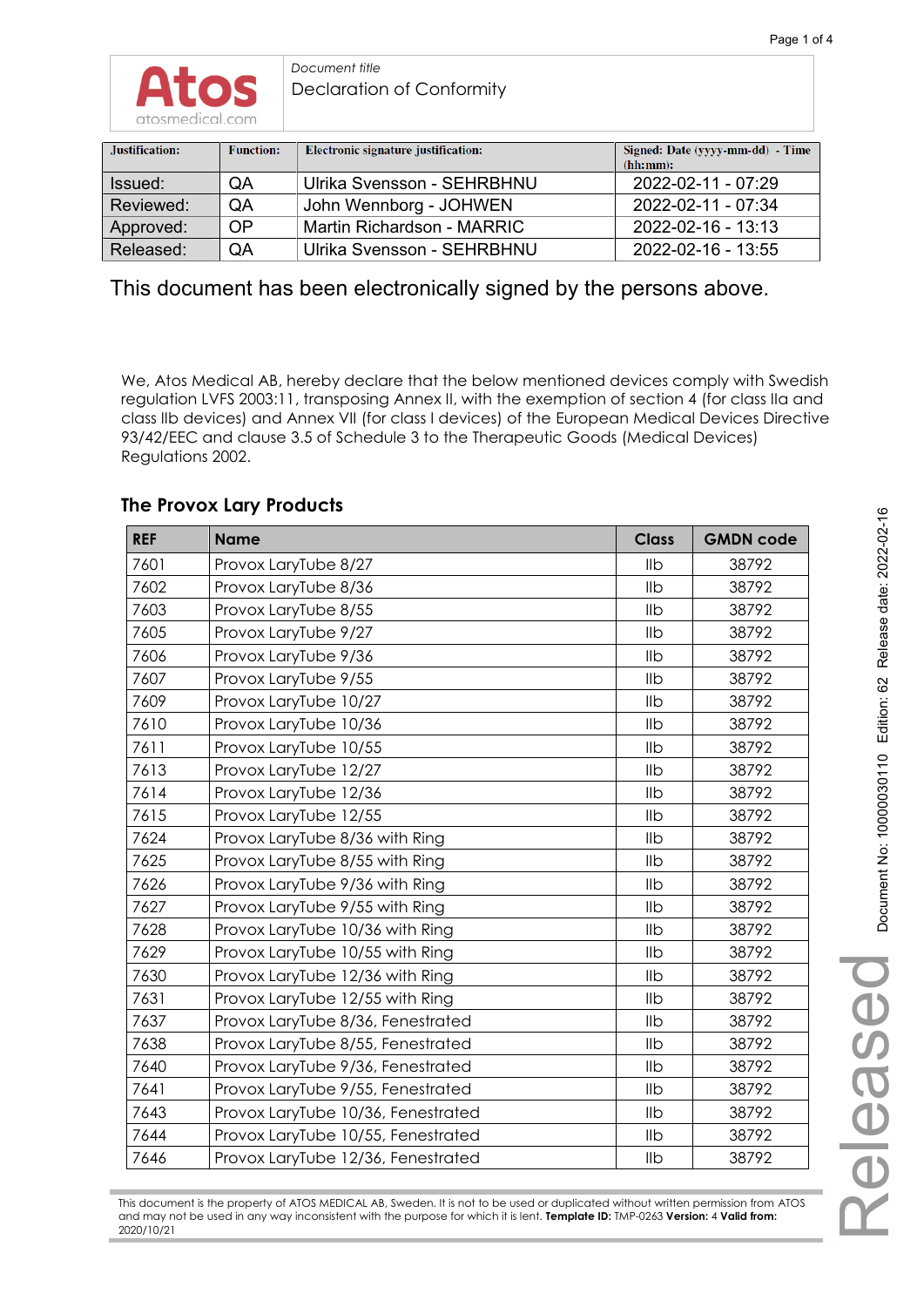

#### *Document title*  Declaration of Conformity

| 7647   | Provox LaryTube 12/55, Fenestrated | IIb                  | 38792 |
|--------|------------------------------------|----------------------|-------|
| 7601FR | Provox LaryTube 8/27               | IIb                  | 38792 |
| 7602FR | Provox LaryTube 8/36               | IIb                  | 38792 |
| 7603FR | Provox LaryTube 8/55               | IIb                  | 38792 |
| 7605FR | Provox LaryTube 9/27               | Ilb                  | 38792 |
| 7606FR | Provox LaryTube 9/36               | Ilb                  | 38792 |
| 7607FR | Provox LaryTube 9/55               | IIb                  | 38792 |
| 7609FR | Provox LaryTube 10/27              | IIb                  | 38792 |
| 7610FR | Provox LaryTube 10/36              | IIb                  | 38792 |
| 7611FR | Provox LaryTube 10/55              | IIb                  | 38792 |
| 7613FR | Provox LaryTube 12/27              | IIb                  | 38792 |
| 7614FR | Provox LaryTube 12/36              | IIb                  | 38792 |
| 7615FR | Provox LaryTube 12/55              | IIb                  | 38792 |
| 7624FR | Provox LaryTube 8/36 with Ring     | IIb                  | 38792 |
| 7625FR | Provox LaryTube 8/55 with Ring     | IIb                  | 38792 |
| 7626FR | Provox LaryTube 9/36 with Ring     | IIb                  | 38792 |
| 7627FR | Provox LaryTube 9/55 with Ring     | IIb                  | 38792 |
| 7628FR | Provox LaryTube 10/36 with Ring    | IIb                  | 38792 |
| 7629FR | Provox LaryTube 10/55 with Ring    | IIb                  | 38792 |
| 7630FR | Provox LaryTube 12/36 with Ring    | IIb                  | 38792 |
| 7631FR | Provox LaryTube 12/55 with Ring    | IIb                  | 38792 |
| 7637FR | Provox LaryTube 8/36, Fenestrated  | IIb                  | 38792 |
| 7638FR | Provox LaryTube 8/55, Fenestrated  | IIb                  | 38792 |
| 7640FR | Provox LaryTube 9/36, Fenestrated  | IIb                  | 38792 |
| 7641FR | Provox LaryTube 9/55, Fenestrated  | IIb                  | 38792 |
| 7643FR | Provox LaryTube 10/36, Fenestrated | IIb                  | 38792 |
| 7644FR | Provox LaryTube 10/55, Fenestrated | Ilb                  | 38792 |
| 7646FR | Provox LaryTube 12/36, Fenestrated | IIb                  | 38792 |
| 7647FR | Provox LaryTube 12/55, Fenestrated | IIb                  | 38792 |
| 7648   | Provox LaryTube Sizer Kit          | $\mathsf{II} \alpha$ | 38792 |
| 7671   | Provox LaryButton 12/8             | IIb                  | 14093 |
| 7672   | Provox LaryButton 14/8             | IIb                  | 14093 |
| 7673   | Provox LaryButton 16/8             | IIb                  | 14093 |
| 7674   | Provox LaryButton 18/8             | IIb                  | 14093 |
| 7685   | Provox LaryButton 12/18            | IIb                  | 14093 |
| 7686   | Provox LaryButton 14/18            | IIb                  | 14093 |
| 7687   | Provox LaryButton 16/18            | IIb                  | 14093 |
| 7688   | Provox LaryButton 18/18            | IIb                  | 14093 |
| 7690   | Provox LaryButton Sizer Kit        | $\mathsf{II} \alpha$ | 14093 |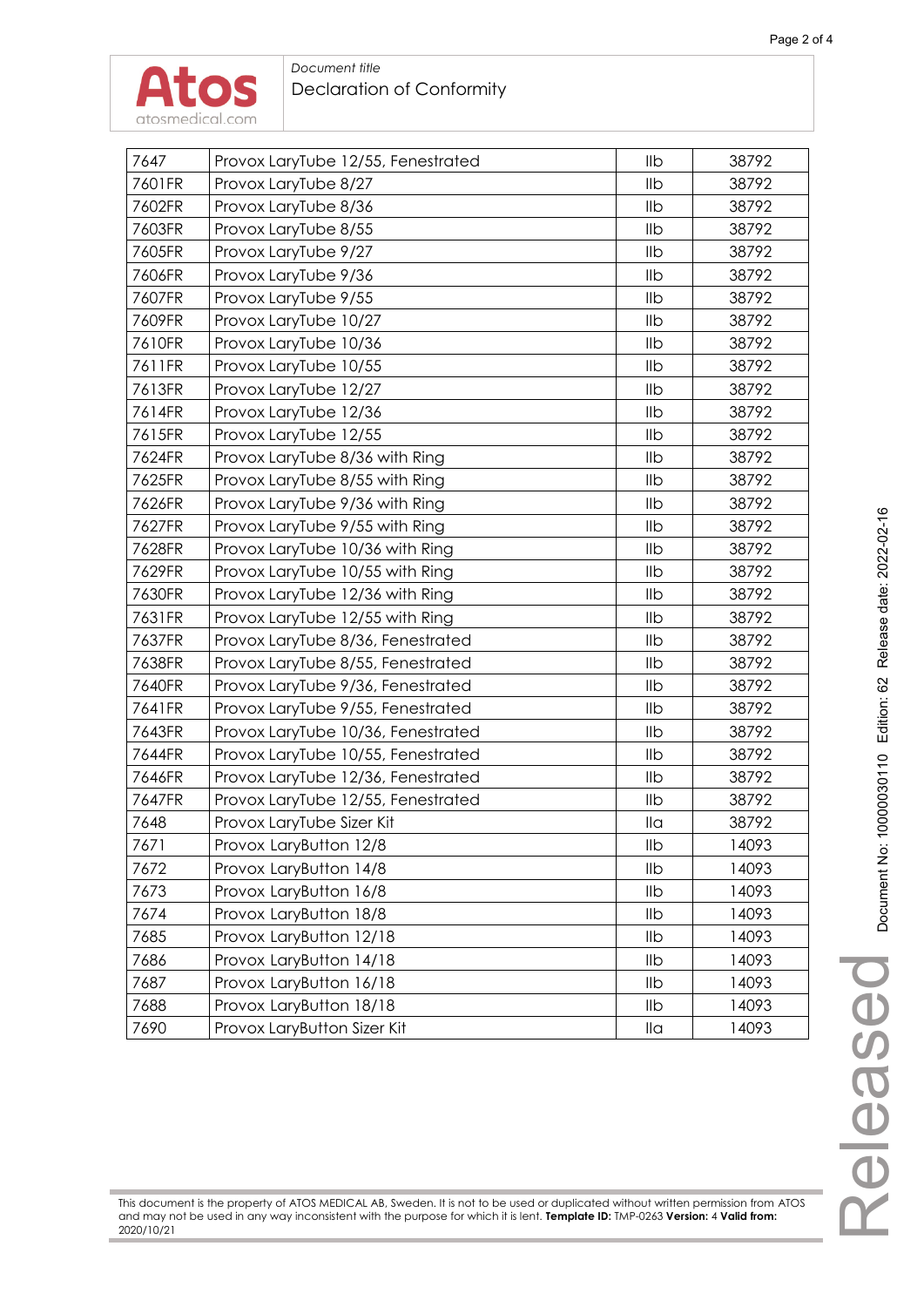#### **The Provox Life Lary Products**

| <b>REF</b> | <b>Name</b>                                      | <b>Class</b> | <b>GMDN code</b> |
|------------|--------------------------------------------------|--------------|------------------|
| 7409       | Provox Life LaryTube 8/27 Standard               | IIb          | 38792            |
| 7410       | Provox Life LaryTube 8/36 Standard               | Ilb          | 38792            |
| 7411       | Provox Life LaryTube 8/55 Standard               | IIb          | 38792            |
| 7412       | Provox Life LaryTube 9/27 Standard               | Ilb          | 38792            |
| 7413       | Provox Life LaryTube 9/36 Standard               | Ilb          | 38792            |
| 7414       | Provox Life LaryTube 9/55 Standard               | Ilb          | 38792            |
| 7415       | Provox Life LaryTube 10/27 Standard              | Ilb          | 38792            |
| 7416       | Provox Life LaryTube 10/36 Standard              | IIb          | 38792            |
| 7417       | Provox Life LaryTube 10/55 Standard              | Ilb          | 38792            |
| 7418       | Provox Life LaryTube 12/27 Standard              | Ilb          | 38792            |
| 7419       | Provox Life LaryTube 12/36 Standard              | Ilb          | 38792            |
| 7420       | Provox Life LaryTube 12/55 Standard              | IIb          | 38792            |
| 7421       | Provox Life LaryTube 8/36 Standard with Ring     | Ilb          | 38792            |
| 7422       | Provox Life LaryTube 8/55 Standard with Ring     | IIb          | 38792            |
| 7423       | Provox Life LaryTube 9/36 Standard with Ring     | Ilb          | 38792            |
| 7424       | Provox Life LaryTube 9/55 Standard with Ring     | Ilb          | 38792            |
| 7425       | Provox Life LaryTube 10/36 Standard with Ring    | IIb          | 38792            |
| 7426       | Provox Life LaryTube 10/55 Standard with Ring    | Ilb          | 38792            |
| 7427       | Provox Life LaryTube 12/36 Standard with Ring    | Ilb          | 38792            |
| 7428       | Provox Life LaryTube 12/55 Standard with Ring    | Ilb          | 38792            |
| 7429       | Provox Life LaryTube 8/36, Fenestrated           | IIb          | 38792            |
| 7430       | Provox Life LaryTube 8/55, Fenestrated           | IIb          | 38792            |
| 7431       | Provox Life LaryTube 9/36, Fenestrated           | IIb          | 38792            |
| 7432       | Provox Life LaryTube 9/55, Fenestrated           | Ilb          | 38792            |
| 7433       | Provox Life LaryTube 10/36, Fenestrated          | IIb          | 38792            |
| 7434       | Provox Life LaryTube 10/55, Fenestrated          | IIb          | 38792            |
| 7435       | Provox Life LaryTube 12/36, Fenestrated          | Ilb          | 38792            |
| 7436       | Provox Life LaryTube 12/55, Fenestrated          | Ilb          | 38792            |
| 8040       | Provox Life LaryButton 12/8                      | Ilb          | 14093            |
| 8041       | Provox Life LaryButton 12/18                     | Ilb          | 14093            |
| 8042       | Provox Life LaryButton 14/8                      | llb          | 14093            |
| 8043       | Provox Life LaryButton 14/18                     | IIb          | 14093            |
| 8044       | Provox Life LaryButton 16/8                      | Ilb          | 14093            |
| 8045       | Provox Life LaryButton 16/18                     | IIb          | 14093            |
| 8046       | Provox Life LaryButton 18/8                      | IIb          | 14093            |
| 8047       | Provox Life LaryButton 18/18                     | Ilb          | 14093            |
| 8048       | Provox Life LaryTube 8/36 Fenestrated with Ring  | IIb          | 38792            |
| 8049       | Provox Life LaryTube 8/55 Fenestrated with Ring  | Ilb          | 38792            |
| 8050       | Provox Life LaryTube 9/36 Fenestrated with Ring  | Ilb          | 38792            |
| 8051       | Provox Life LaryTube 9/55 Fenestrated with Ring  | IIb          | 38792            |
| 8052       | Provox Life LaryTube 10/36 Fenestrated with Ring | IIb          | 38792            |
| 8053       | Provox Life LaryTube 10/55 Fenestrated with Ring | llb          | 38792            |

This document is the property of ATOS MEDICAL AB, Sweden. It is not to be used or duplicated without written permission from ATOS and may not be used in any way inconsistent with the purpose for which it is lent. **Template ID:** TMP-0263 **Version:** 4 **Valid from:** 2020/10/21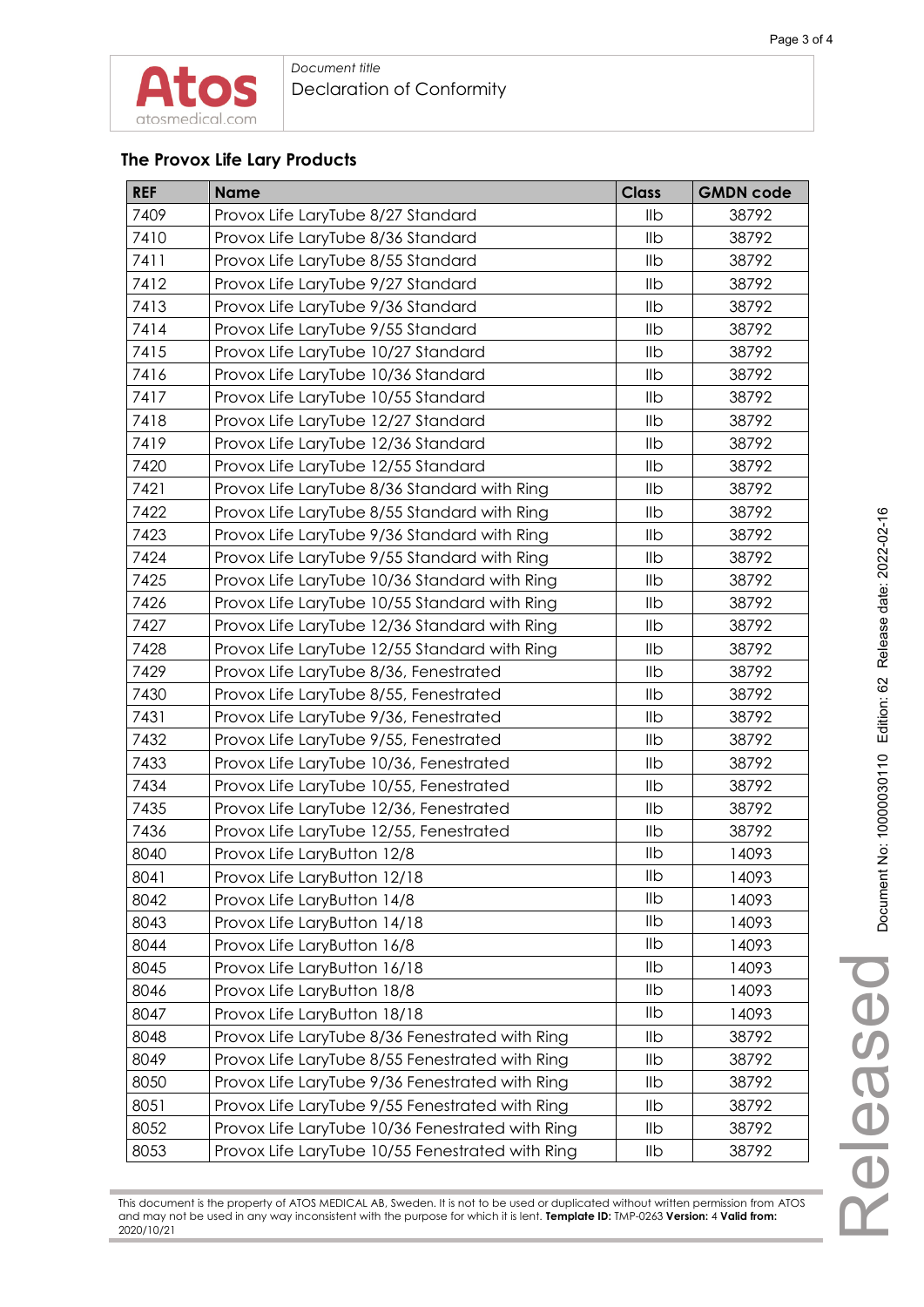#### *Document title*  Declaration of Conformity

| 8054 | Provox Life LaryTube 12/36 Fenestrated with Ring | IIb | 38792 |
|------|--------------------------------------------------|-----|-------|
| 8055 | Provox Life LaryTube 12/55 Fenestrated with Ring | llb | 38792 |

Each kind of medical device to which the system has been applied complies with the applicable provisions of the Essential Principles and Essential Requirements, the classification rules, applicable standards and the full quality assurance procedures, at each stage, from the design of the device until its final inspection before being supplied.

Valid Certificates are controlled and filed by QA/RA Department. For standards applied see Applicable Standards & Essential Requirements for each product.

**Notified Body: Intertek Semko AB, Sweden. Identification no. 0413** Atos Medical AB<br>**EC-certificate no. 41310296-04** Atoms Analysis Araftgatan 8 *EC-certificate no. 41310296-04* 

SE-242 35 Hörby, Sweden<br>Tel: +46 (0) 415 198 00 E-mail: info@atosmedical.com

*Competent Authority: Medical Products Agency, Sweden* 

This document is the property of ATOS MEDICAL AB, Sweden. It is not to be used or duplicated without written permission from ATOS and may not be used in any way inconsistent with the purpose for which it is lent. **Template ID:** TMP-0263 **Version:** 4 **Valid from:** 2020/10/21

Released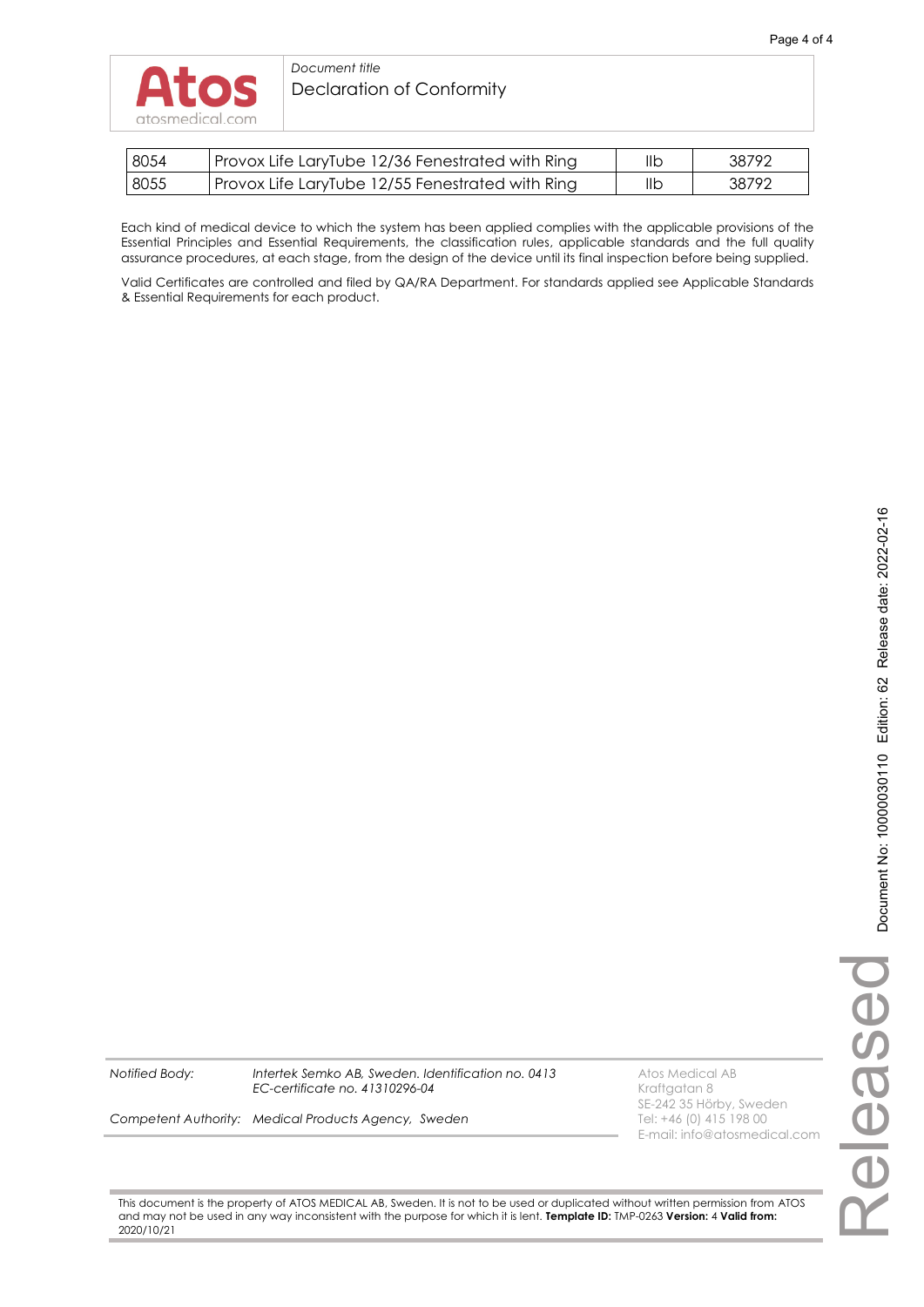| Justification: | <b>Function:</b> | Electronic signature justification: | Signed: Date (yyyy-mm-dd) - Time<br>(hh:mm): |
|----------------|------------------|-------------------------------------|----------------------------------------------|
| Issued:        | QA               | Ulrika Svensson - SEHRBHNU          | 2021-10-21 - 09:12                           |
| Reviewed:      | QA               | John Wennborg - JOHWEN              | 2021-10-21 - 10:30                           |
| Approved:      | OP               | Martin Richardson - MARRIC          | 2021-10-21 - 10:38                           |
| Released:      | QA               | Ulrika Svensson - SEHRBHNU          | 2021-10-21 - 11:44                           |

# **Atos**

# **DECLARATION OF CONFORMITY CONFORMITY**

**Provox® LaryClip, Stoma Sizing Guide Basic UDI: 7331791-LTU-A-000-0001-JT** 

We, Atos Medical AB, hereby declare under our sole responsibility that the devices listed below comply with European Medical Devices Regulation (EU) 2017/745 and clause 6.6 of Schedule 3 to the Australian Therapeutic Goods (Medical Devices) Regulations 2002.

#### **Intended use/purpose:**

There are more than one Intended Use in this declaration of conformity. The Intended Use for each group is stated before the group table.

Hörby, Sweden date as stated above

………………………………………………………………… Martin Richardson, Senior Vice President Operations & Quality on behalf of the CEO of Atos Medical AB.

**Manufacturer: SE-MF-000000725**  Atos Medical AB, Kraftgatan 8, SE-242 35 Hörby, Sweden Tel: +46 (0)415 198 00 Email: info@atosmedical.com, Web: www.atosmedical.com

**Competent Authority:**  Medical Products Agency, Sweden Released

eleasec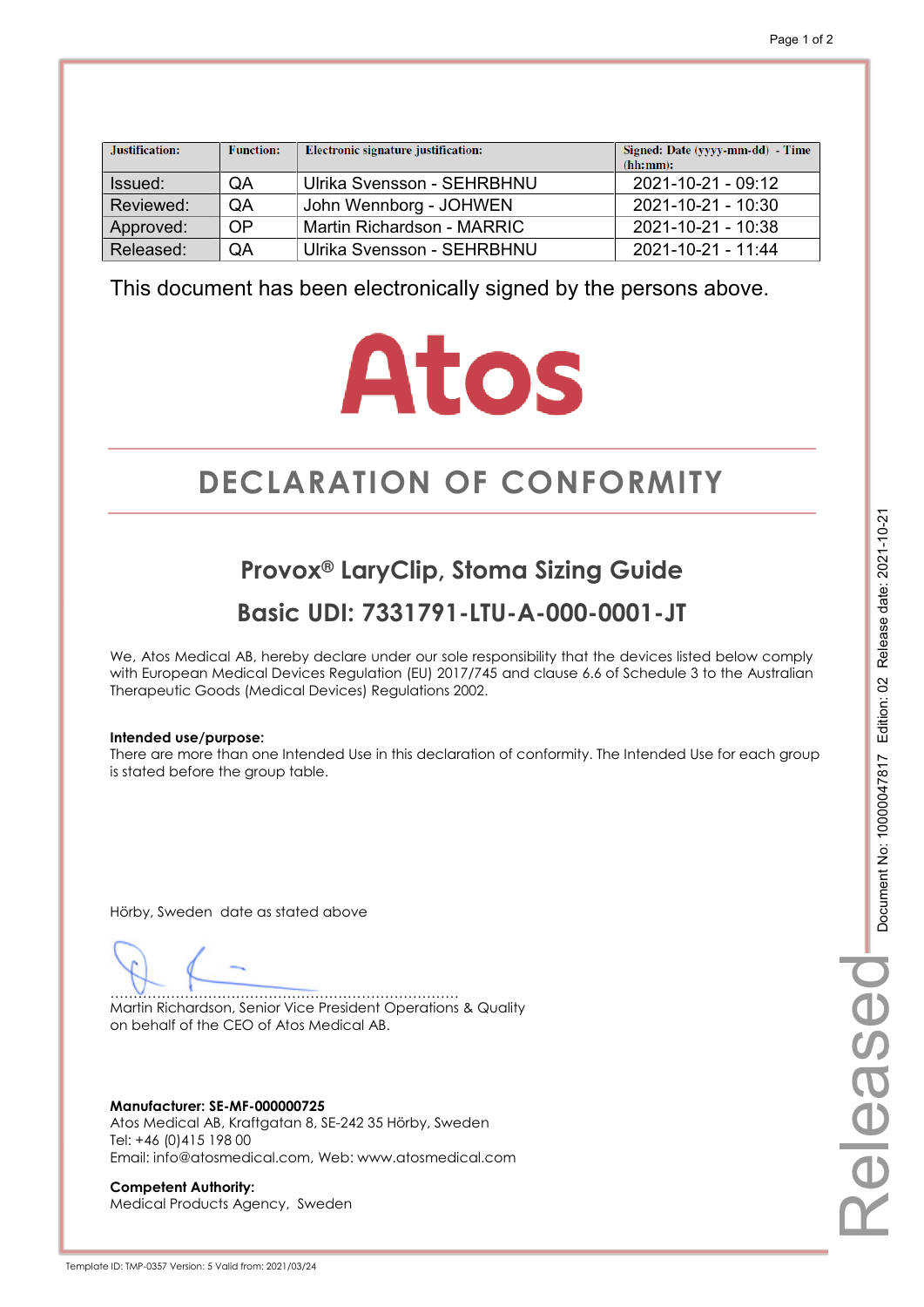### **7331791-LTU-A-000-0001-JT 7331791-LTU-A-000-0001-JT**

#### **Intended Use:**

The Provox LaryClip is used for extra support for LaryButton and LaryTube.

The product consists of two parts, one that is attached to the patients' skin on each side of the stoma and the other part is attached to the LaryButton or the LaryTube. The two parts are then connected by Velcro.

| <b>REF</b> |      | <b>Name</b>     | <b>CIOSS</b> | <b>GMDN</b><br>code |
|------------|------|-----------------|--------------|---------------------|
|            | 7669 | Provox LaryClip |              | つよフょつ<br>35752      |

#### **Intended Use:**

Stoma Sizing Guide is a single use device intended to help the prescribing clinician determine which size of LaryTube or LaryButton in the Provox and Provox Life range respectively should be prescribed to the patient. Stoma Sizing Guide is intended to be used by a prescribing clinician who has read the IFU for Provox and Provox Life LaryTube and LaryButton respectively.

Stoma Sizing Guide can also be used by patients to monitor the stoma size.

| <b>REF</b> | ame<br>NO.            | Class | <b>GMDN</b><br>code |
|------------|-----------------------|-------|---------------------|
| 7135       | Stoma Sizing<br>Guide |       | 6581                |

#### **In compliance with Therapeutic Goods (Medical Devices) Regulations 2002**

Each kind of medical device to which the system has been applied complies with the applicable provisions of the essential principles, the classification rules, and the full quality assurance procedures, at each stage, from the design of the device until its final inspection before being supplied.

For standards applied and valid conformity assessment certificates please contact the manufacturer.

Released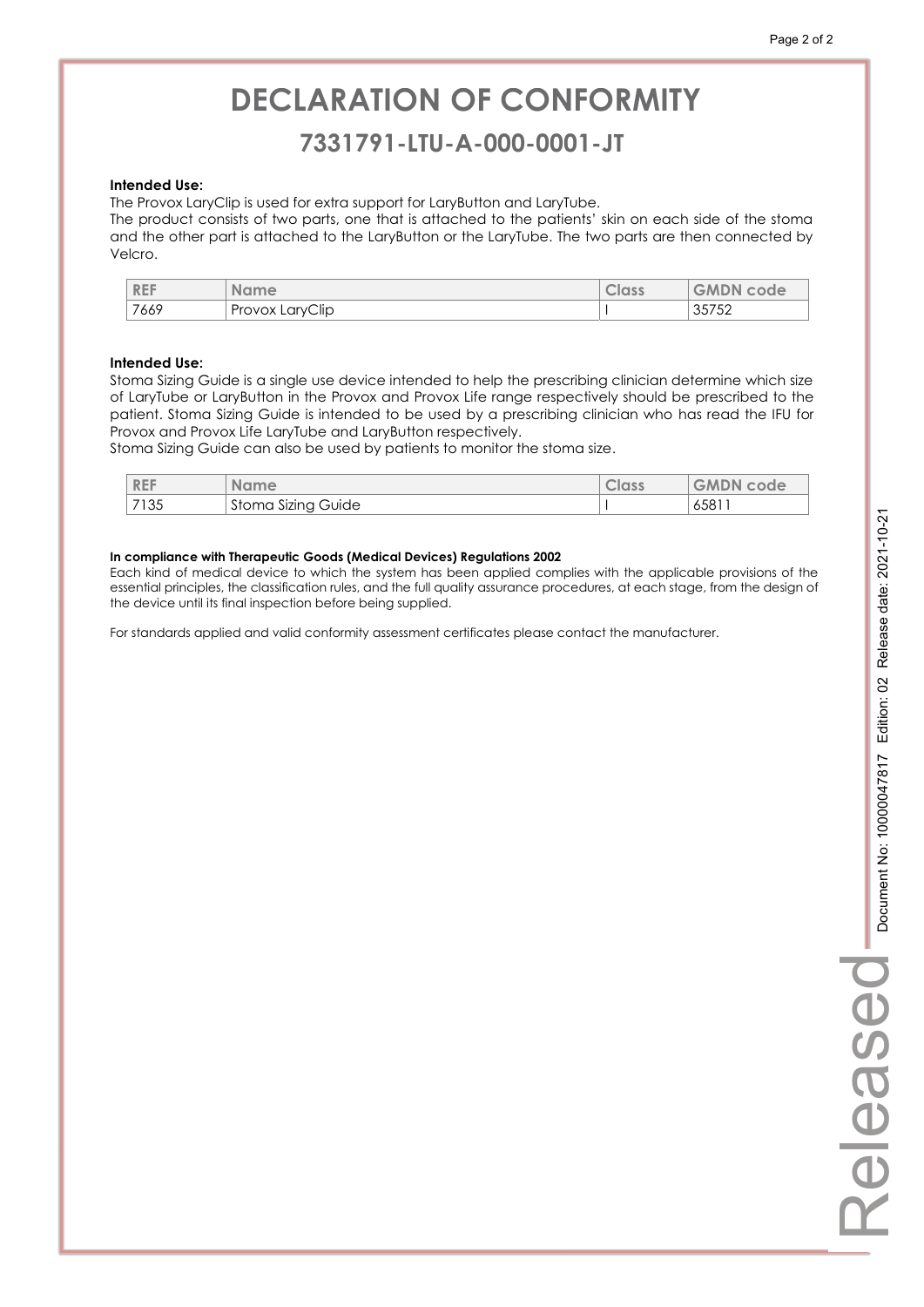| Justification: | <b>Function:</b> | Electronic signature justification: | Signed: Date (yyyy-mm-dd) - Time<br>(hh:mm): |
|----------------|------------------|-------------------------------------|----------------------------------------------|
| Issued:        | QA               | Ulrika Svensson - SEHRBHNU          | 2021-12-10 - 10:21                           |
| Reviewed:      | QA               | John Wennborg - JOHWEN              | $2021 - 12 - 10 - 14:17$                     |
| Approved:      | 0P               | Martin Richardson - MARRIC          | 2021-12-10 - 14:58                           |
| Released:      | QA               | Ulrika Svensson - SEHRBHNU          | 2021-12-13 - 08:10                           |

# **Atos**

# **DECLARATION OF CONFORMITY CONFORMITY**

### **Provox® Swab**

## **Basic UDI: 7331791-GEN-A-000-0002-EC**

We, Atos Medical AB, hereby declare under our sole responsibility that the devices listed below comply with European Medical Devices Regulation (EU) 2017/745 and clause 6.6 of Schedule 3 to the Australian Therapeutic Goods (Medical Devices) Regulations 2002.

#### **Intended use/purpose:**

Provox Swab is a single use swab for ex-situ cleaning of Provox LaryTube, Provox LaryButton and tracheostomy inner tubes.

Hörby, Sweden date as stated above

………………………………………………………………… Martin Richardson, Senior Vice President Operations & Quality on behalf of the CEO of Atos Medical AB.

**Manufacturer: SE-MF-000000725**  Atos Medical AB, Kraftgatan 8, SE-242 35 Hörby, Sweden Tel: +46 (0)415 198 00 Email: info@atosmedical.com, Web: www.atosmedical.com

**Competent Authority:**  Medical Products Agency, Sweden Released